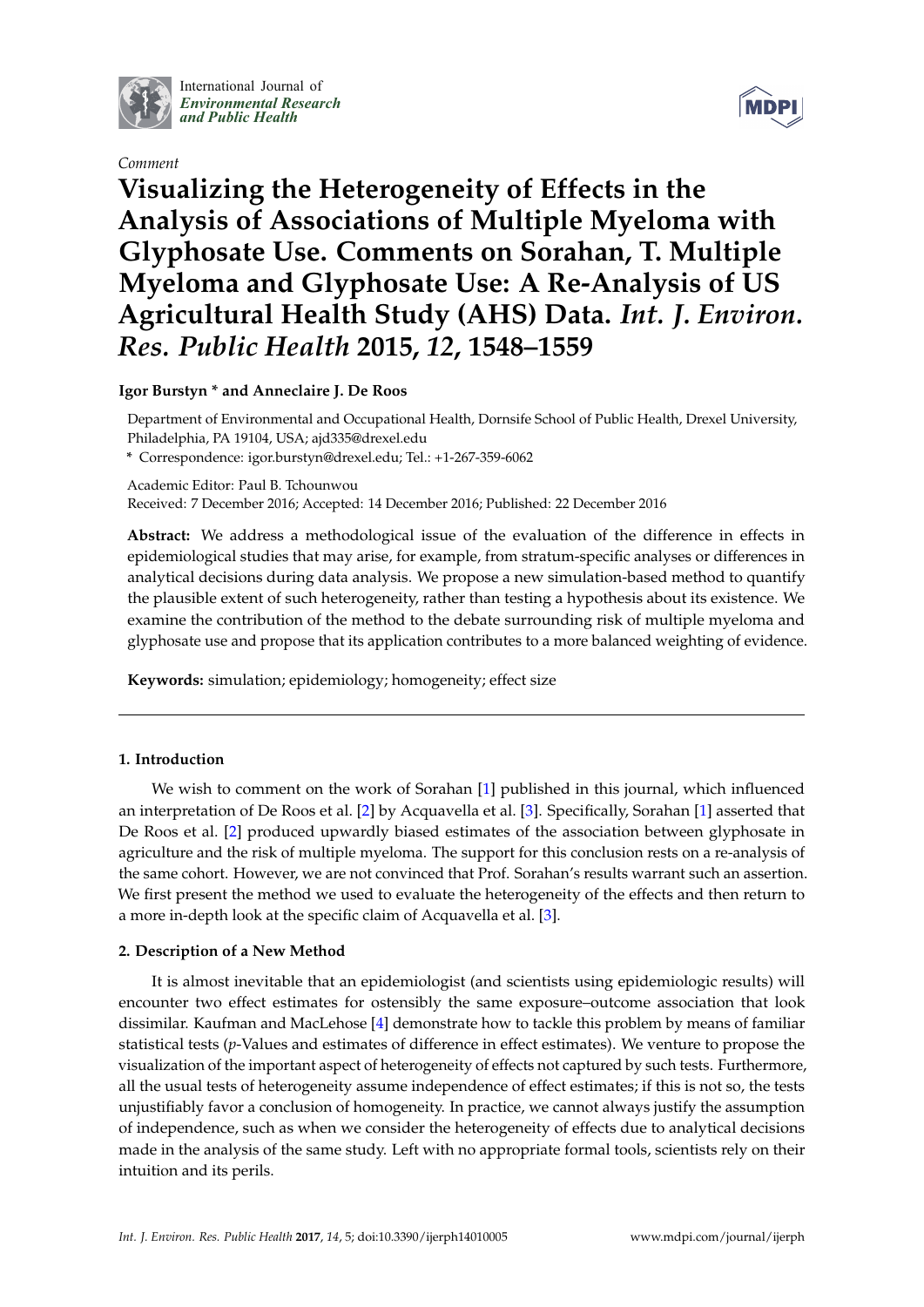We propose a new procedure that may prove helpful in such a situation (implementation in R [\[5\]](#page-4-4) is given in Appendix A). Let us assume that the estimates of the rate ratios (RRs) and their [5] is given in Appendix [A\).](#page-3-0) Let us assume that the estimates of the rate ratios (RRs) and their variances are unbiased for the sampled population (internally valid); let us also not make the (strong) variances are unbiased for the sampled population (internally valid); let us also not make the (strong) assertion of homogeneity (i.e., it is a truism in epidemiology that true effects will vary by populations assertion of homogeneity (i.e., it is a truism in epidemiology that true effects will vary by populations because of myriad uncontrollable factors among populations). We can then simulate true values of because of myriad uncontrollable factors among populations). We can then simulate true values of RRs that are consistent with the reported estimates by sampling from normal distributions centered RRs that are consistent with the reported estimates by sampling from normal distributions centered on observed log(RR) with observed var(log(RR)). Given two simulated true RRs, we can compare on observed log(RR) with observed var(log(RR)). Given two simulated true RRs, we can compare their rank order and absolute differences. The rank order allows us to evaluate how likely it is for the their rank order and absolute differences. The rank order allows us to evaluate how likely it is for the population with the smaller point estimate to have the larger true RR. We also record how frequently population with the smaller point estimate to have the larger true RR. We also record how frequently the two simulated true RRs are materially different, defined, for example, as differing by  $\geq \pm 0.1$  units of the RR. This procedure does not require any assumption about the independence of the two estimates of the RR, because we assume that the simulated true RRs are independent (i.e., observed values can have some dependence but not underlying true [va](#page-1-0)lues). Figure 1A,B illustrate the properties of the procedure for synthetic cases of trivial and considerable heterogeneity, respectively. The concentration of the simulation results in the upper right-hand corner of the plot we developed suggests tangible heterogeneity (Figure 1B). We support the plea of Kaufman and MacLehose [\[4\]](#page-4-3) that unaided eyeballing of these matters is harmful, and yet still we believe in providing scientists with intuitive tools to visualize heterogeneity that matters to them. We hope that our modest contribution to this endeavor will help us all see things more clearly.

<span id="page-1-0"></span>

**Figure 1.** Results of 1,000,000 simulated true rate ratios (RR). When simulated RR are in the same **Figure 1.** Results of 1,000,000 simulated true rate ratios (RR). When simulated RR are in the same order as point estimates, they appear to the right of solid vertical line; when absolute different in simulated RR simulated RR is ≥0.1, they appear above dashed horizontal line. (**A**) shows a synthetic example that is ≥0.1, they appear above dashed horizontal line. (**A**) shows a synthetic example that illustrates virtual homogeneity; (**B**) shows a synthetic example that illustrates considerable heterogeneity. Precision is the same in both panels for higher vs. lower point estimate of RR. the same in both panels for higher vs. lower point estimate of RR.

## **3. Application to a Case Study of the Risk of Multiple Myeloma in Relation to Glyphosate Use 3. Application to a Case Study of the Risk of Multiple Myeloma in Relation to Glyphosate Use**

De Roos et al. [[2\]](#page-4-1) reported associations between glyphosate use and the risk of multiple myeloma De Roos et al. [2] reported associations between glyphosate use and the risk of multiple myeloma in the Agricultural Health Study cohort. They contrasted risk for cohort members in the highest category of intensity-weighted exposure days (8 cases) to low-exposed subjects (5 cases) in a Poisson category of intensity-weighted exposure days (8 cases) to low-exposed subjects (5 cases) in a Poisson adjusted model that accounted for the use of multiple pesticides, age, gender, and lifestyle factors adjusted model that accounted for the use of multiple pesticides, age, gender, and lifestyle factors (30,613 subjects). Sorahan [\[1](#page-4-0)] reanalyzed the data and obtained the most comparable estimate to that (30,613 subjects). Sorahan [1] reanalyzed the data and obtained the most comparable estimate to that of De Roos et [al.](#page-4-1) [2] by using the same model, except that (a) the reference group was never-exposed; and (b) subjects with missing values for covariates were included. Inclusion of subjects with some missing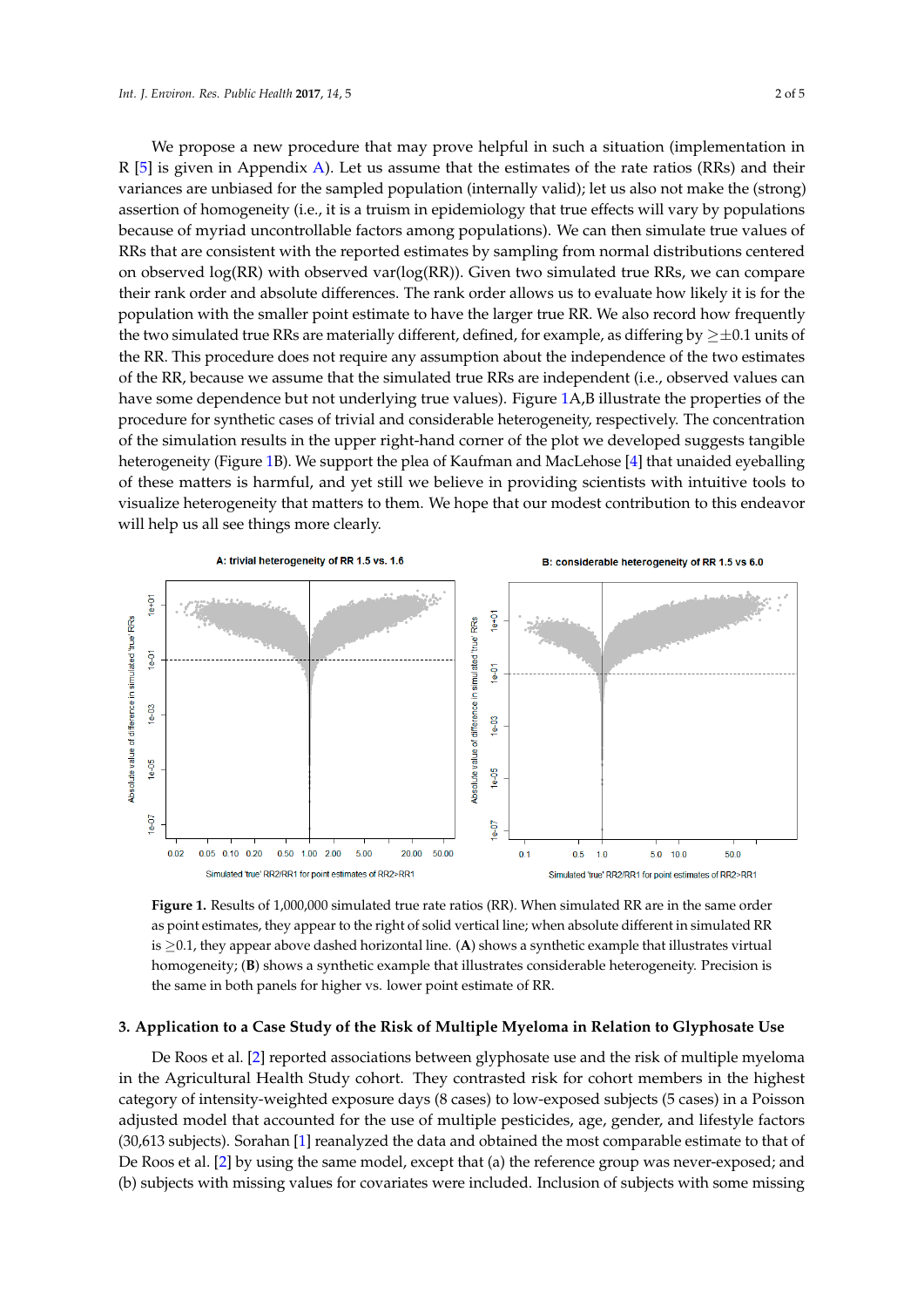values was a strategy to reduce suspected selection bias; the contrast thereby included 10 cases in the highly exposed group vs. 8 cases among never-exposed subjects (54,315 subjects). De Roos et al. [\[2\]](#page-4-1) reported a RR of 2.1 and a 95% confidence interval (CI) of 0.6–7.0, whereas Sorahan [\[1\]](#page-4-0) observed a RR of 1.87 and a 95% CI of 0.67-5.27. The analytical choices made by Sorahan [\[1\]](#page-4-0) produced a lower RR, but is the difference between the two RRs of any consequence? A test of heterogeneity [\[4\]](#page-4-3) yields a *Z*-statistic of 0.14 and an estimate of the ratio of the two RRs is 1.1 with a 95% CI of 0.2–5.6. If the two estimates were independent, this would provide support for a lack of heterogeneity, but the 95% CI of the ratio of RR is so wide that it admits a multitude of plausible interpretations. The application of our procedure, illustrated in Figure [2,](#page-2-0) argues against any important heterogeneity. Specifically, the simulation suggests that there is only a 44% chance that the true value of De Roos et al. [\[2\]](#page-4-1) is actually greater than that of Sorahan [\[1\]](#page-4-0), contrary to the ranking indicated by the point estimates. This observation renders the evaluation of the difference between the two assumed true RRs to be a moot point (however, we note for completeness that the difference was less than 0.1 (i.e., trivial) in only 5% of the simulations). The simulation leads us to conclude that the work of Sorahan [\[1\]](#page-4-0) did not uncover any important methodological problem in the analysis of De Roos et al. [\[2\]](#page-4-1) with respect to the exclusion of subjects with missing data from this exposure-response analysis. In fact, it appears to us that it weakened the evidence for selection bias, playing an important role in the associations with intensity-weighted exposure days. Nonetheless, the later review paper by Acquavella et al. [\[3\]](#page-4-2) (including Prof. Sorahan among the authors) stresses selection bias in downplaying the contribution of De Roos et al. [\[2\]](#page-4-1). They appear to base this on the discrepancy in De Roos et al. [2] for the contrast between ever vs. never exposed subjects obtained from two different selections of cohort members, which is, due to the crudeness of the exposure metric, one of the least informative analyses for the assessment of causality. There is no reason to suppose *a priori* that selection bias, if present, will have the same effect on all exposure metrics. Whereas there is likely selection bias adversely affecting the analysis with ever vs. never exposed subjects following the exclusion of subjects with missing data, there is no evidence that this applies to the more informative exposure-response associations.

<span id="page-2-0"></span>

#### heterogeneity effect of intensity-weighted exposure days

**Figure 2.** Comparing the results from De Roos et al. [2] with those from Sorahan [1] of the effect **Figure 2.** Comparing the results from De Roos et al. [\[2\]](#page-4-1) with those from Sorahan [\[1\]](#page-4-0) of the effect estimates for the highest category of intensity-weighted exposure days vs. the reference. When the estimates for the highest category of intensity-weighted exposure days vs. the reference. When the simulated RRs are in the same order as the point estimates, they appear to the right of the solid vertical simulated RRs are in the same order as the point estimates, they appear to the right of the solid vertical line; results of 1,000,000 simulated true RRs (see text for the details). line; results of 1,000,000 simulated true RRs (see text for the details).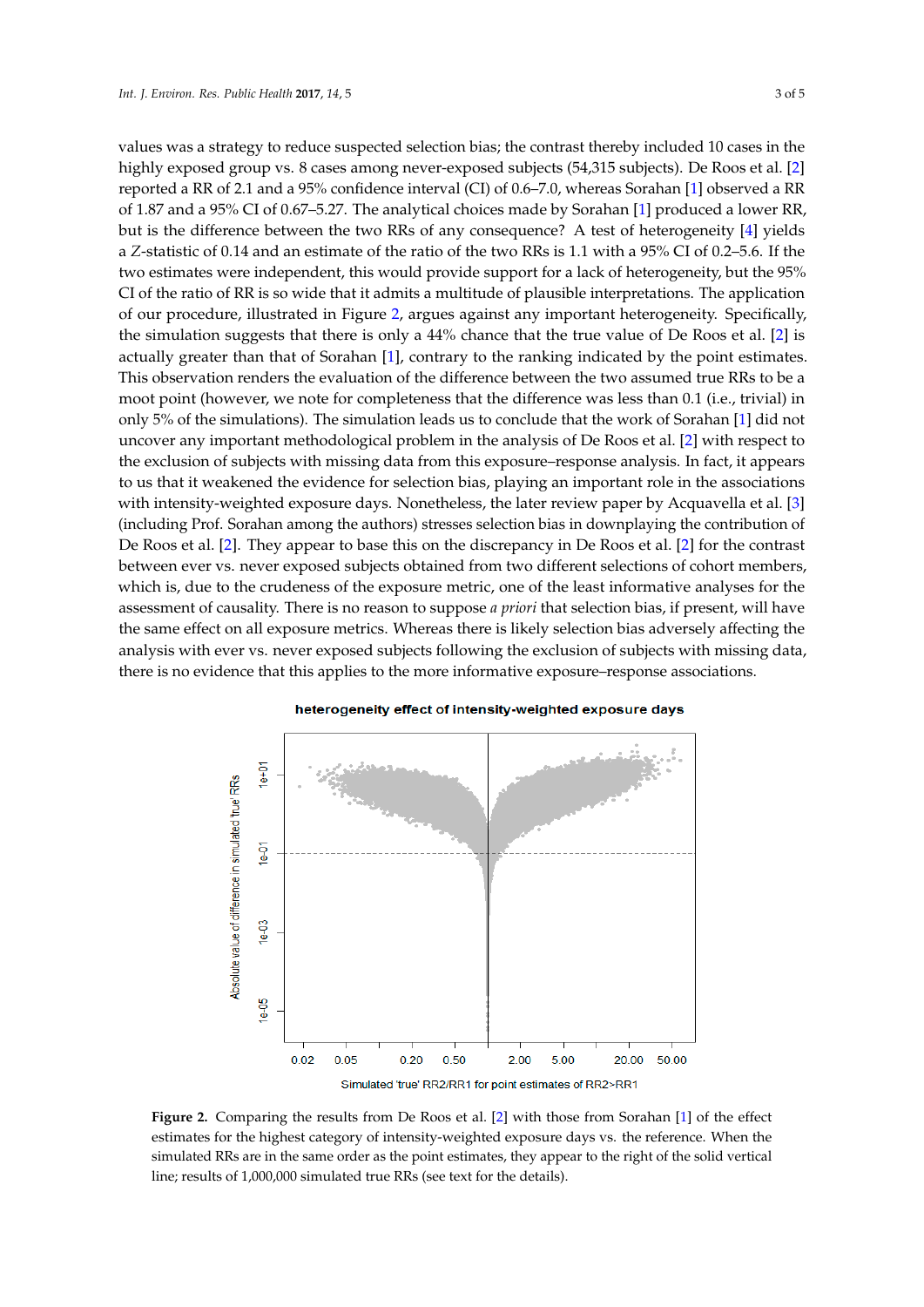### **4. Conclusions**

We contend that the work by Sorahan [\[1\]](#page-4-0) reinforced rather than detracted from the key results of De Roos et al. [\[2\]](#page-4-1). In the case of the exposure–response analysis in particular, there is evidence of robustness to the analytical treatment of the data that bolsters the usefulness of the results in risk analysis. There is no evidence of heterogeneity in the risk estimates produced in the two analyses for the intensity-weighted exposure days. We conclude that Acquavella et al. [\[3\]](#page-4-2) gave undue weight to the re-analysis of De Roos et al. [\[2\]](#page-4-1) by Sorahan [\[1\]](#page-4-0) in drawing their conclusions, by focusing on the crude comparison of ever vs. never exposed, rather than the more informative exposure metrics indicating cumulative use. Although the risk estimates for multiple myeloma and glyphosate use of De Roos et al. [\[2\]](#page-4-1) are certainly imprecise, this does not mean they are uninformative (there is general agreement that they are the best available estimates). We do not take any particular view on the weight of evidence for or against glyphosate use causing multiple myeloma, but are simply concerned with the use of the most informative risk estimates and the better use of information on heterogeneity (or material lack thereof) in weighing evidence. One can only hope that updates of the Agricultural Health Study cohort (or other attempts to replicate the result) will help achieve greater clarity regarding the role of glyphosate use in the risk of multiple myeloma.

**Acknowledgments:** This work was unfunded. We did not receive funds to cover the costs of publishing in open access.

**Author Contributions:** I.B. conceived and implemented statistical methodology; both authors wrote the paper.

**Conflicts of Interest:** The authors declare no conflict of interest.

## <span id="page-3-0"></span>**Appendix A**

R code to produce evaluation of heterogeneity in the case of intensity-weighted exposure days

#INPUTS INTO SIMULATION set.seed(585310) #Sorahan T "the highest category ofintensity-weighted exposure days in the fully adjusted model" #RR 1.87, 95% CI 0.67 to 5.27  $logrr1 = log(1.87)$ # $log-RR1$ se11=(log(5.27)-log(0.67))/3.92 #log-SE(RR1) estimated from 95% CI

#De Roos highest "Intensity-weighted exposure days" (Table 3 of De Roos et al., 2005) #RR 2.1, 95% CI 0.6 to 7.0  $logrr2 = log(2.1)$  $se22=(log(7)-log(0.6))/3.92$ 

#SIMULATION

#draw samples from each estimate to simulate fix true value of RR #compare if two estimates are consistent with different true values #if we take point estimates to be true values than RR1<RR2

n=1000000 true1=rnorm(n,logrr1,se11) true2=rnorm(n,logrr2,se22)

#chance that RR1 is actually bigger than RR2 SmallBigger <- ifelse(true1>true2,1,0) 100\*sum(SmallBigger)/n

#count virtually identical estimates: differ in 2nd digit of RR. trivial=0.1 rr1<-exp(true1) rr2<-exp(true2)